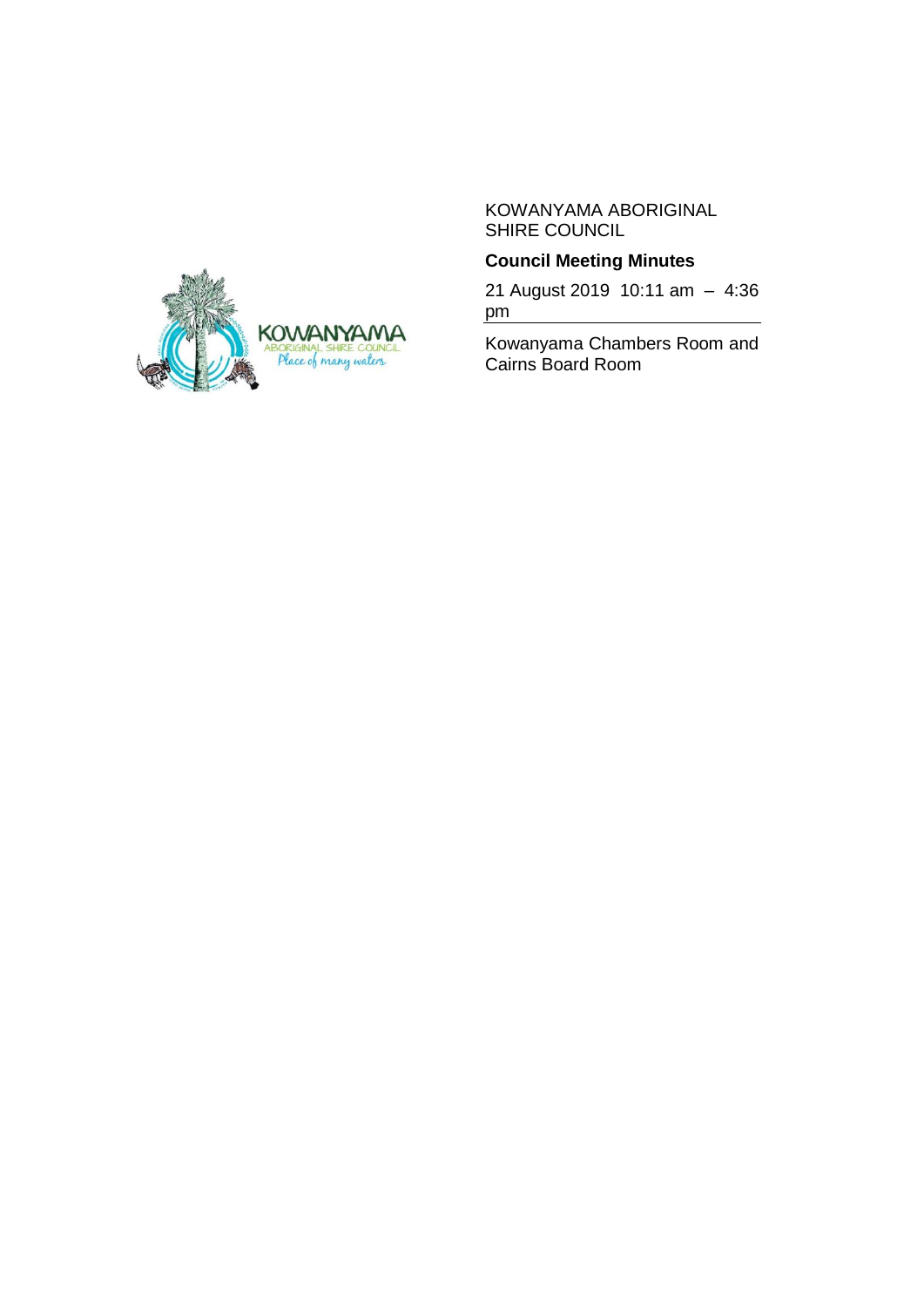**Present: Councillors** Mayor Michael Yam (Chair) Cr Aaron Teddy Cr John Fry

# **Executive**

Gary Uhlmann, Chief Executive Officer Katherine Wiggins, Executive Manager Governance and Operations (EMGO) Andrew Hay, Executive Manager Finance (EMF) Chris Delaney, Executive Manager Human Resources (EMHR) Tom Corrie, Executive Manager Infrastructure, Works and Projects (EMIWP)

# **Apologies**

Cr Territa Dick, Councillor Cr Wendy Wust, Councillor Michelle Vick, Executive Manager Community Services (EMCS) Chris Delaney, Executive Manager Human Resources (EMHR)

# **Other**

# **1) Welcome & Apologies**

The Mayor welcomed Councillors to the meeting.

| <b>RESOLUTION - That Council accept the apology from</b><br>Cr Dick for absence at this meeting. | <b>Moved Cr Teddy</b><br><b>Seconded Cr Fry</b> |
|--------------------------------------------------------------------------------------------------|-------------------------------------------------|
|                                                                                                  | <b>All in Favour:</b>                           |
|                                                                                                  | <b>MOTION CARRIED</b>                           |
|                                                                                                  |                                                 |

| <b>RESOLUTION - That Council accept the apology from</b> | <b>Moved Cr Teddy</b>                          |
|----------------------------------------------------------|------------------------------------------------|
| Cr Wust for absence at this meeting.                     | <b>Seconded Cr Fry</b>                         |
|                                                          | <b>All in Favour:</b><br><b>MOTION CARRIED</b> |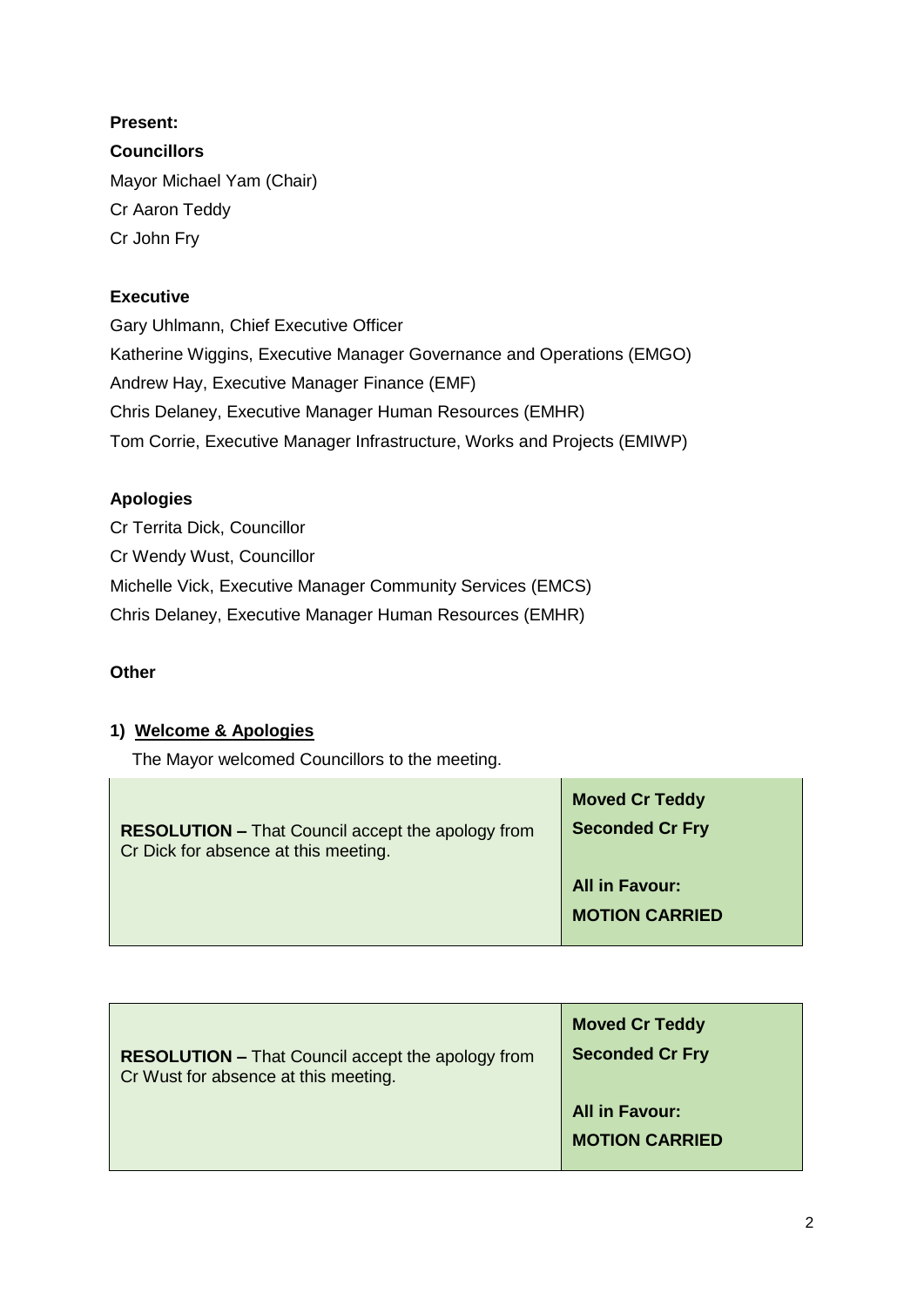# **2) Updates to Councillor Register of Interest or Related Parties**

NIL

# **3) Minutes from Previous Council Meetings**

| <b>RESOLUTION – Minutes</b>                                                  | <b>Moved Cr Yam</b>                            |
|------------------------------------------------------------------------------|------------------------------------------------|
| Minutes from Special Council Meeting 12 <sup>th</sup> July 2019              | <b>Seconded Cr Fry</b>                         |
| <b>Minutes</b><br>That the above minutes be adopted as true and<br>accurate. | <b>MOTION CARRIED:</b><br><b>All in favour</b> |

| <b>RESOLUTION – Minutes</b>                                                  | <b>Moved Cr Fry</b>                            |
|------------------------------------------------------------------------------|------------------------------------------------|
| Minutes from Council Meeting 17th July 2019                                  | <b>Seconded Cr Teddy</b>                       |
| <b>Minutes</b><br>That the above minutes be adopted as true and<br>accurate. | <b>MOTION CARRIED:</b><br><b>All in favour</b> |

| <b>RESOLUTION - Minutes</b>                                                  | <b>Moved Cr Yam</b>                            |
|------------------------------------------------------------------------------|------------------------------------------------|
| Minutes from Special Council Meeting 26 <sup>th</sup> July 2019              | <b>Seconded Cr Teddy</b>                       |
| <b>Minutes</b><br>That the above minutes be adopted as true and<br>accurate. | <b>MOTION CARRIED:</b><br><b>All in favour</b> |

| <b>RESOLUTION – Minutes</b>                                                  | <b>Moved Cr Yam</b>                     |
|------------------------------------------------------------------------------|-----------------------------------------|
| Minutes from Special Council Meeting 1 <sup>st</sup> of August<br>2019       | <b>Seconded Cr Teddy</b>                |
| <b>Minutes</b><br>That the above minutes be adopted as true and<br>accurate. | <b>MOTION CARRIED:</b><br>All in favour |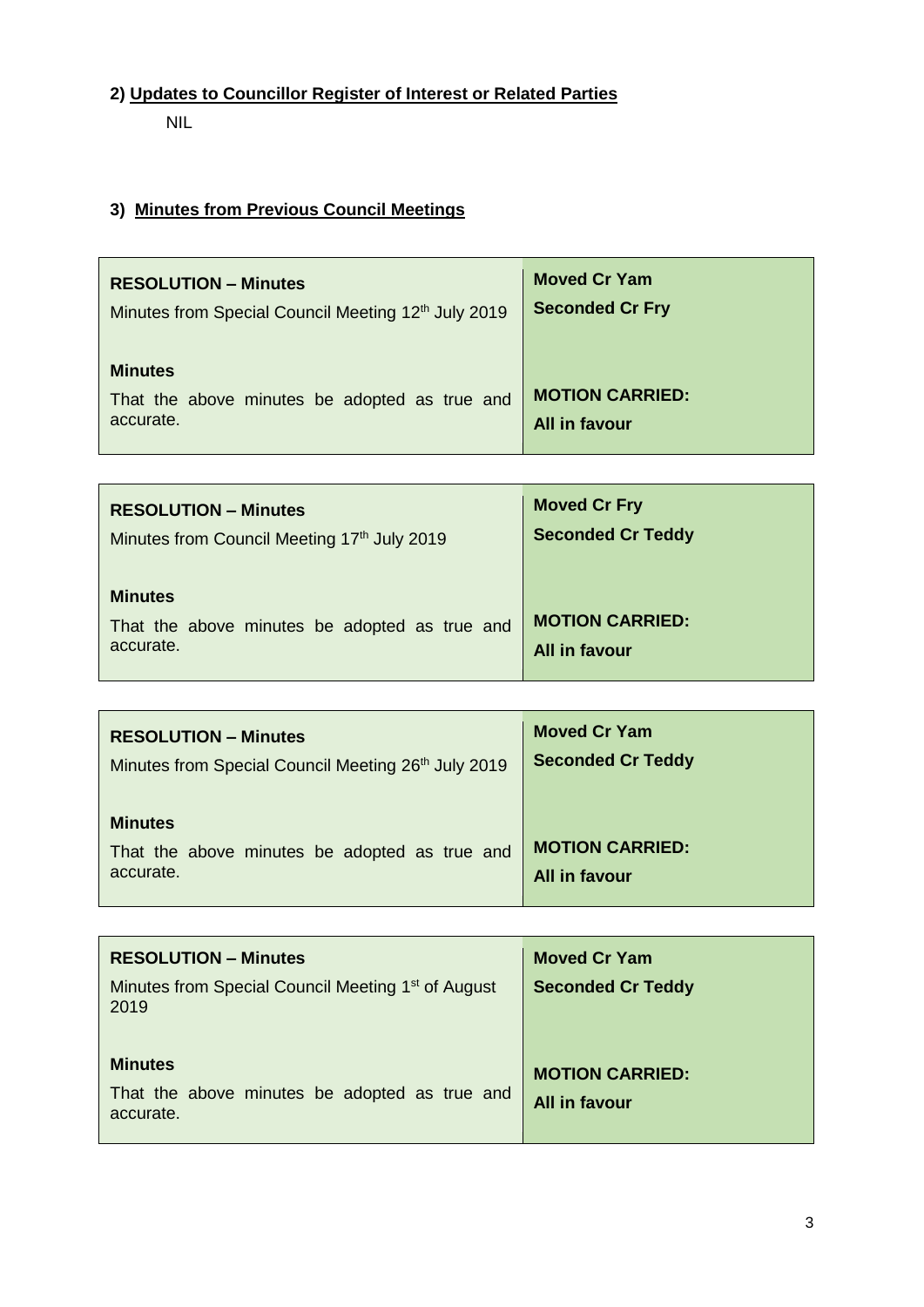**Action Item**

EMCS to discuss with Cr Wust name of Community Centre.

### **4) Action Items from Council Meeting**

a) Mr Uhlmann presented the actions from the July Council meetings.

b) Mr Uhlmann presented the "All Current Action Items".

Councillors went through action items from previous meetings. No questions or comments were made on the outstanding items on The Register. Executive Team will continue working on the outstanding items to make sure that they are actioned in a timely manner.

# **5) Departmental Updates**

### **a) CEO Update**

Mr Uhlmann provided a monthly update.

The end of the financial year finished well for Council including.

Significant Achievements Financial Year 2019 (FY19)

- Progressing strongly with our objective of being the best Council on the Cape
- Men's Shed completed (best men's shed on the Cape
- MPC upgraded (best MPC facility on the Cape
- Sports oval completed (best oval on the Cape
- New Carpenter's Shed nearly completed
- Community Centre upgrade commenced
- Blue Café upgrade commenced
- Church committed to providing a new Minister February 2020
- NDIS approval for Kowanyama to commence NDIS services in Community
- Establishing strong relationships with government Champion and DGs
- Agreement in principle with PWC to return to court in October 2019 for Council to take over the rest of the cattle business
- New approaches being implemented for all capital works projects

#### Major Projects FY20

- Airport Terminal build has commenced (best airport terminal on the Cape)
- Community Centre rebuild (Stage 1)
- Women's Activity Centre (Stage 1)
- Aged Person's Home renovation
- Upgrade Oriners housing facility
- Renewal of Workshop operations vehicle, & fleet management
- Blue Café renovation and reopening
- Canteen renovation and lease renewal
- Establish new Contractors Camp
- Potential establish an interim contractor's camp
- New Carpenter's Shed completed
- Batching Plant lease renewal
- Pool renovation
- Focus on Communities program delivery and audits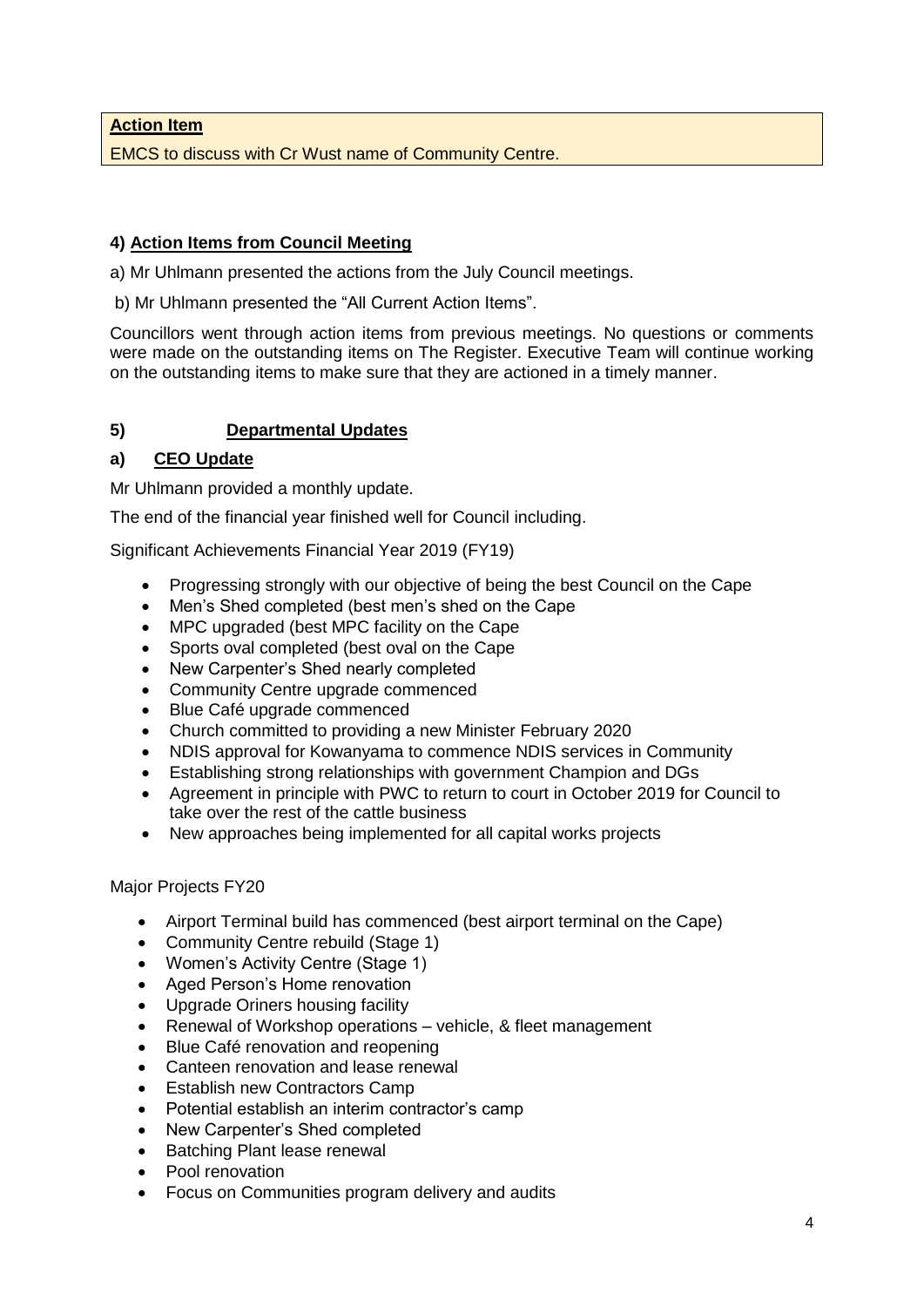- Focus on internal Council operational efficiency
- Asset management

### **b) Governance and Operations**

Ms Wiggins provided a monthly update for Governance and Operations.

### **Housing Allocation**

Council has been allocated \$2.35M to construct new housing in Kowanyama. An Agenda Paper will be presented to the August Council meeting to provide options on the allocation for the funds. A report is being presented at the council meeting today.

#### **Memorandum of Understanding - Carpentaria Shire Council.**

We are currently considering the development of a Memorandum of Understanding (MOU) with Carpentaria Shire Council. The MOU would detail agreed processes with Carpentaria for undertaking works within each Council's local government boundaries.

#### **Newsletter**

We are currently working with a firm "Zakazukha" to produce our newsletter. Zakazukha were successful in our 2018 Prequalified Supplier tender. Zakazukha are a Gold Coast based firm but regularly travel to Cape York, there other major client in the area is Torres Strait Regional Authority. In our next edition we are looking at placing the following articles:

- Update from Mayor
- Update for CEO
- Annual budget update
- Updates from Executive Managers
- Policy updates
- Animal management
- Upcoming council meetings
- Recipe
- New staff
- Update from PBC
- Events calendar

If there are other topics that should be included please let us know

#### **Action Item**

EMGO to liaise with Zakazukha regarding strategy and whether newsletter will be quarterly or not.

#### **Annual Report**

We are currently developing our 2018-2019 Annual report. This will be presented at the October Council meeting.

#### **Records Management Officer**

A Records Management Officer will be recruited to in the following weeks. This position will support council to meet our legislative needs in Records Management. The position can be based from either Kowanyama or Cairns (no accommodation provided).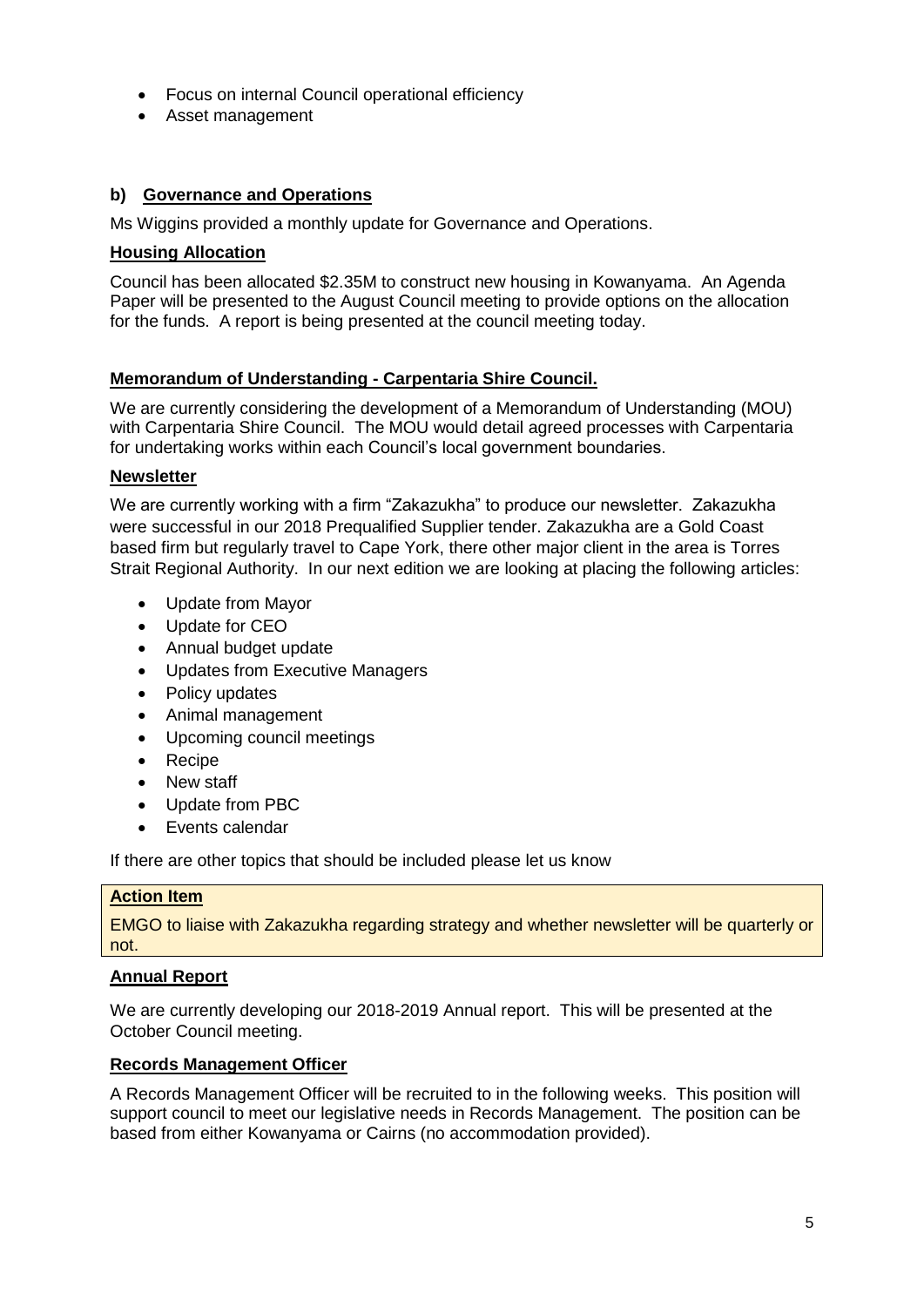# **Project Officer**

A Project Officer will be recruited to in the following weeks. This position will assist in business mapping across council (identifying the processes and procedures that need to be developed to improve efficiencies and reduce risks), and to provide support across other areas in Governance and Operations, such as social media, website, and legal. The position can be based from either Kowanyama or Cairns (no accommodation provided).

*Mayor left the room at 11:10am – 11:20*

### **c) Finance**

Mr Hay presented his report to Council.

#### **d) Infrastructure Works & Projects**

Mr Corrie provided a monthly information report for Council.

All End Of Financial Year (EOFY) reports were completed and submitted, the finalisation of plant operator roles, reorganisation of solid waste land fill site. Ongoing mentoring training and support for local community employees. Negotiating placements for Council apprentices on contracted works.

#### Works -Roads

Council now have a number of operators in the Roads Crew.

#### Works - Building Services

Building Services team continue to improve the completions under the BAS responsive maintenance program. BAS have allocated a new Program Manager to Kowanyama, (Daniel Chambers). Our 2 local building apprentices will be on site at the Airport Terminal construction with contractors.

Training Centre Accommodation – have received excellent feedback on facility, still have some work and landscaping to complete.

Men's Shed – Our Building Supervisor, Mark Forrest has prepared the container to house the generator, Project Manager has organised supplies to secure the facility from stock destruction.

Airport Terminal Stage - Contractors ready to commence, pre start meetings have commenced, cultural induction and airside inductions to be delivered on Tuesday 13<sup>th</sup> August.

Indigenous Communities Critical Infrastructure Program – Essential Services Manager has commenced contacting successful tenderers. We are working towards coverage and security of all water bores and sewage pump station switch boards before the upcoming wet season.

Workshop – Workshop Supervisor Position has been re-advertised. We have a temporary Workshop Manager to assist the development of the business. A number of issues have been identified.

Parks and Gardens - The team continue to do an excellent job around the community. We will need to ensure continuity since losing Gary Vick as Manager.

Airport – Unfortunately our Airport team did not win the state award however their attendance was very well received.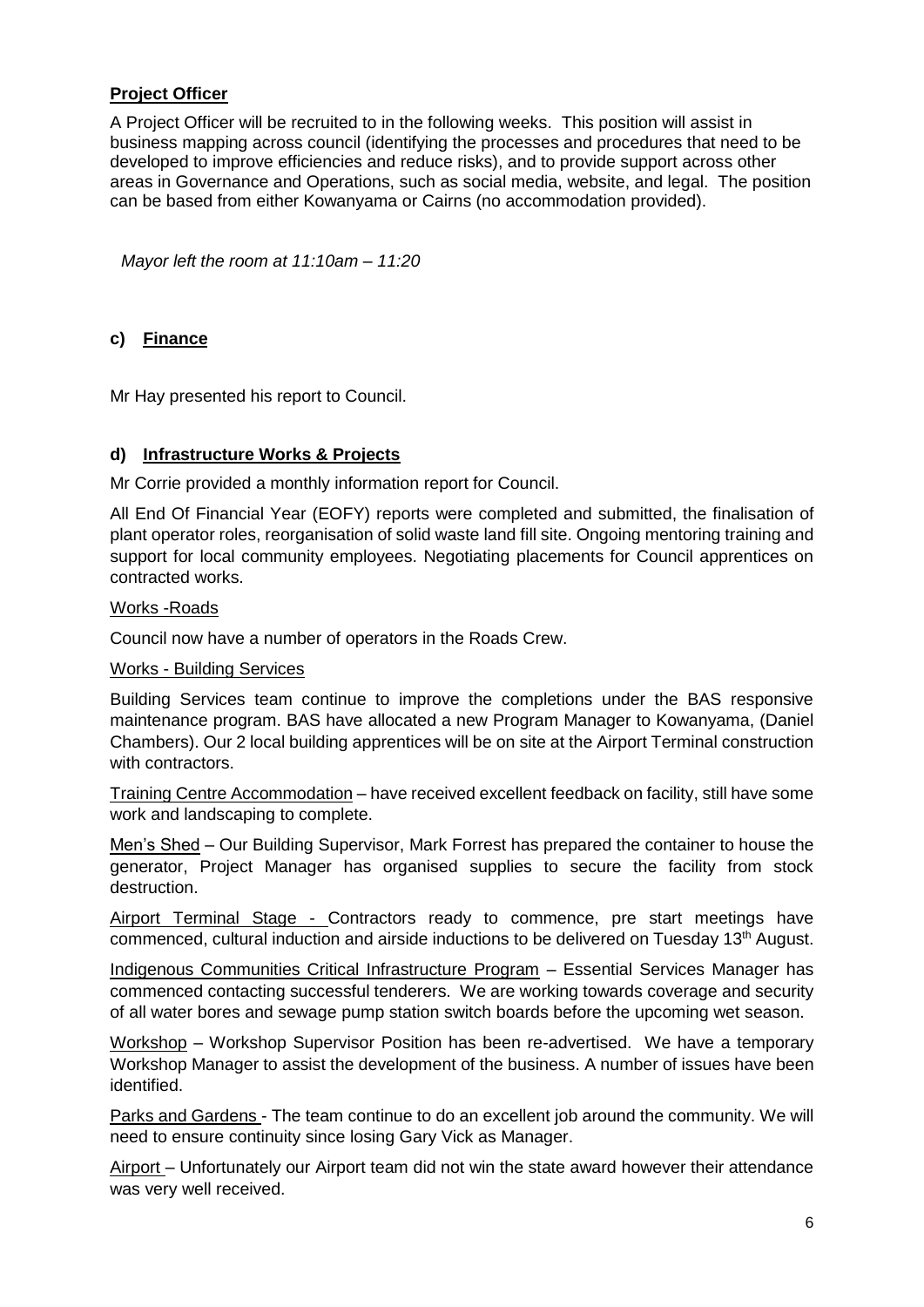Lands Office/ Carbon Project – EOFY report submitted, feedback from PMC excellent.

Fire Season – Back burns are still needed at the Airport. Looking to develop a map of all outstations to develop an annual fire break program.

Utilising Oriners fire break as experiment this season. The current burn maps will inform the areas to be protected for next and preceding yearly burns.

#### Road submissions

Mr Corrie states that the road submissions were still awaiting approval by QRA. Mr Hay queried why a tender had been advertised if the works were will awaiting approval by QRA.

*Council broke at 11:30 as the Director General Warrick Agnew and his Party had arrived in Kowanyama to meet with the Mayor, Councilors and the CEO.* 

CEO raised the current needs for Council and community and discussed future projects. Mr Mayor, Councillors and CEO invited Mr Agnew to view projects around the township.

*Lunch break 12.30pm – 2.06pm*

### **e) Community Services**

Mrs Vick provided a monthly update for Community Services.

Mrs Vick stated that July has seen completion of reporting across this sector to our funding bodies.

#### Aged Care

From July 1 2019 Aged Care is required to commence adhering to a new set of Aged Care Quality Standards.

#### NDIS

During the Month NDIS and Disability Support Service has appointed a Coordinator that has commenced further interagency and participant consultation to progress service supports.

Post Office –Have an experienced Post Master arriving who has covered during leave previously.

#### Women's Shelter and Play Group

A desktop Audit was commenced in July to ensure compliance across the Human Services Quality Framework.

Playgroup has relocated to the conference room of the MPC.

#### Women's Meeting Place

A Position Description is being finalised to present to DATSIP.

#### Sport and Recreation and Youth Engagement

Sports and Recreation had a busy July with programs getting back into full swing. The team delivered many programs aligned to our operational plan and community needs. Centre is operating well. Contracts for this financial year have been finalised.

Football Carnival 14, and 15 September 2019 - Kevin is managing. Teams will be arriving on the Friday, camping and staying at the Riverhouse.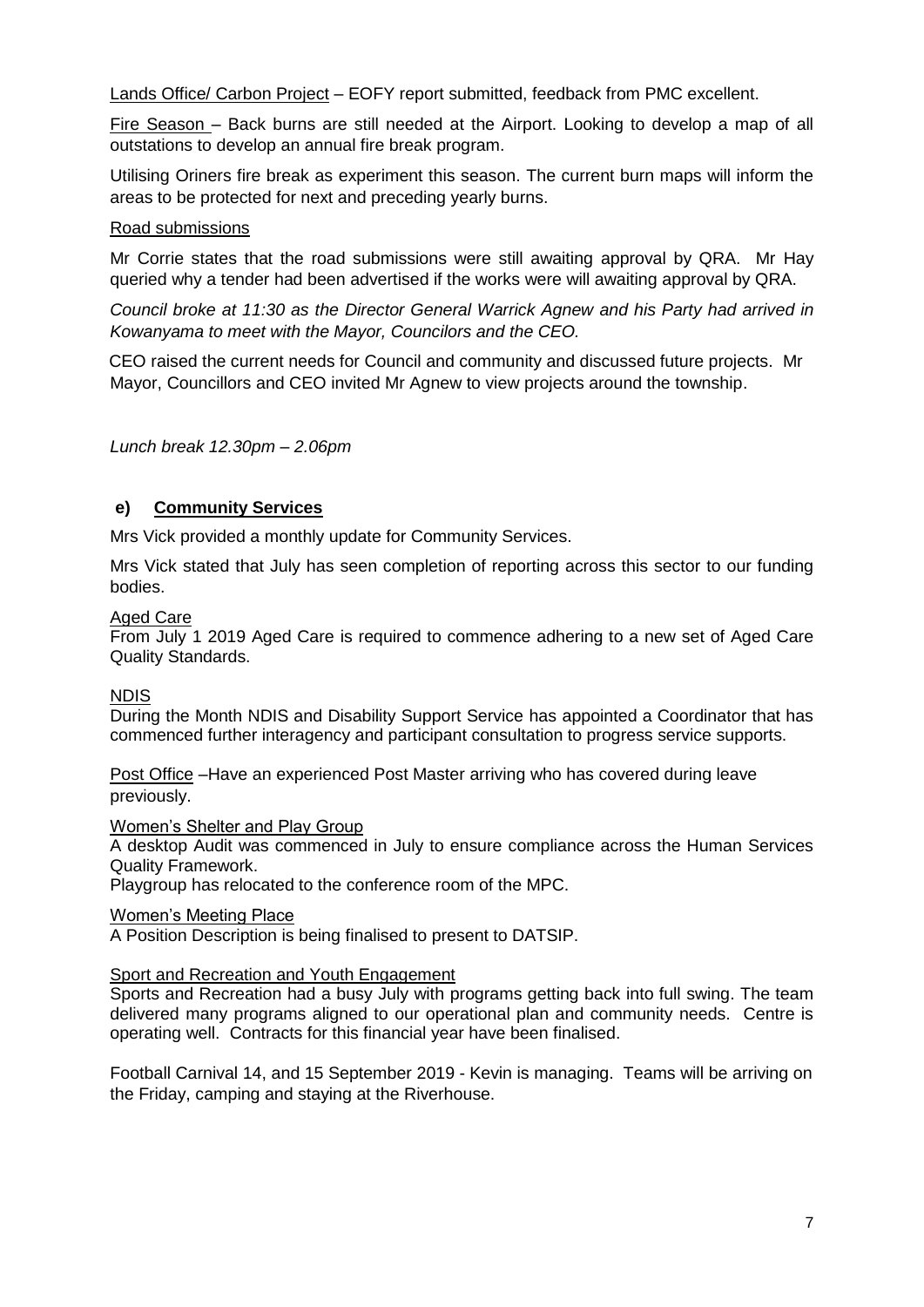# **f) Human Resources**

Ms Delaney provided a monthly update for Human Resources.

Ms Delaney enquired as to Cairns Administrative role, which has been extended for 3 months. EMF stated that the recruitment had been delayed due to competing priorities. Shortlisting will be finalised after the External Audit visit.

Staff numbers: 129 - Current advertised Vacancies: 3 - Current Workers Compensation Claims: nil

### Current vacancies

Records Officer - advertised Project Officer - advertised Project Manager – currently negotiating Parks and Gardens Coordinator – interview scheduled NDIS Connectors – interviews scheduled Administration Officer – Cairns - interviews scheduled Family Engagement Officer – re-advertised Workshop Manager – Temporary manger engaged Groundsperson – Swimming Pool and Recreation Precinct – appointment on hold until Pool is operational.

New Appointments Plant Operator – James Gilbert and Simon Malone NDIS Coordinator – Sharon Bailey

Traineeships comping up next year Each area to provide what areas they see look at email

#### **Training**

6 staff have successfully completed their Certificate III Horticulture

- Online Fraud Awareness
- Project Management
- Cert III Business
- Cert III Water Operations
- Authorised Officers
- First Aid and CPR
- Cert III Carpentry

# **6) Agenda Reports**

#### **a) Leave Policy Report**

Ms Wiggins presented the report.

Ms Wiggins stated that in February 2019 Council endorsed an amended Leave Policy to align the requirements of providing a medical certified to that required by the Industrial Relations Act.

It has been identified that the policy that was presented to council did not incorporate the changes that were endorsed in August 2018 which included the working from home provision.

The current policy has been updated.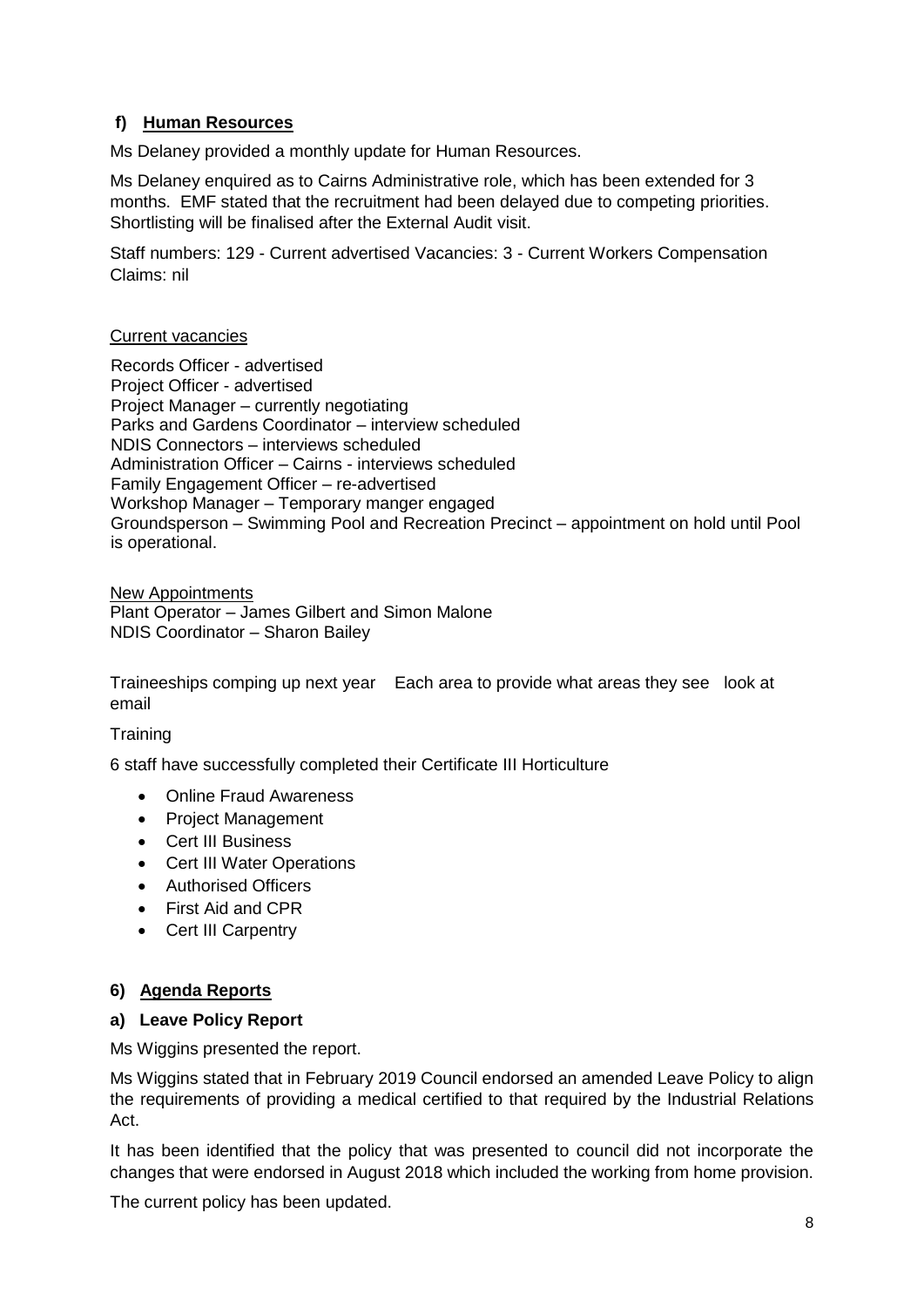| <b>RESOLUTION - That Council endorse the updated</b> | <b>Moved Cr Yam</b>                            |
|------------------------------------------------------|------------------------------------------------|
| <b>Leave Policy</b>                                  | <b>Seconded Cr Fry</b>                         |
|                                                      | <b>MOTION CARRIED:</b><br><b>All in favour</b> |

### **b) Masterplan Report**

Ms Wiggins presented the report.

Ms Wiggins stated that in recent months DATSIP have been developing a Masterplan for Kowanyama. The purpose is to provide a long term planning document that will inform where new infrastructure is built.

In mid-2019 DATSIP provided their draft Masterplan. However it was requested by Council that the Aged Care facility be moved closer to the river to allow elders to connect to cultural practices.

DATSIP have provided an amended Masterplan. Including the future move of the Aged Care Facility to the river.

| <b>RESOLUTION - That Council endorse the</b><br>Masterplan. | <b>Moved Cr Yam</b><br><b>Seconded Cr Fry</b> |
|-------------------------------------------------------------|-----------------------------------------------|
|                                                             | <b>MOTION CARRIED:</b>                        |
|                                                             | All in favour                                 |
|                                                             |                                               |

# **7) Closed Business**

| <b>RESOLUTION - The Council moves into Closed</b><br>Business. |  |  |  | <b>Moved Cr Teddy</b><br><b>Seconded Cr Yam</b> |
|----------------------------------------------------------------|--|--|--|-------------------------------------------------|
|                                                                |  |  |  | <b>MOTION CARRIED:</b><br><b>All in Favour</b>  |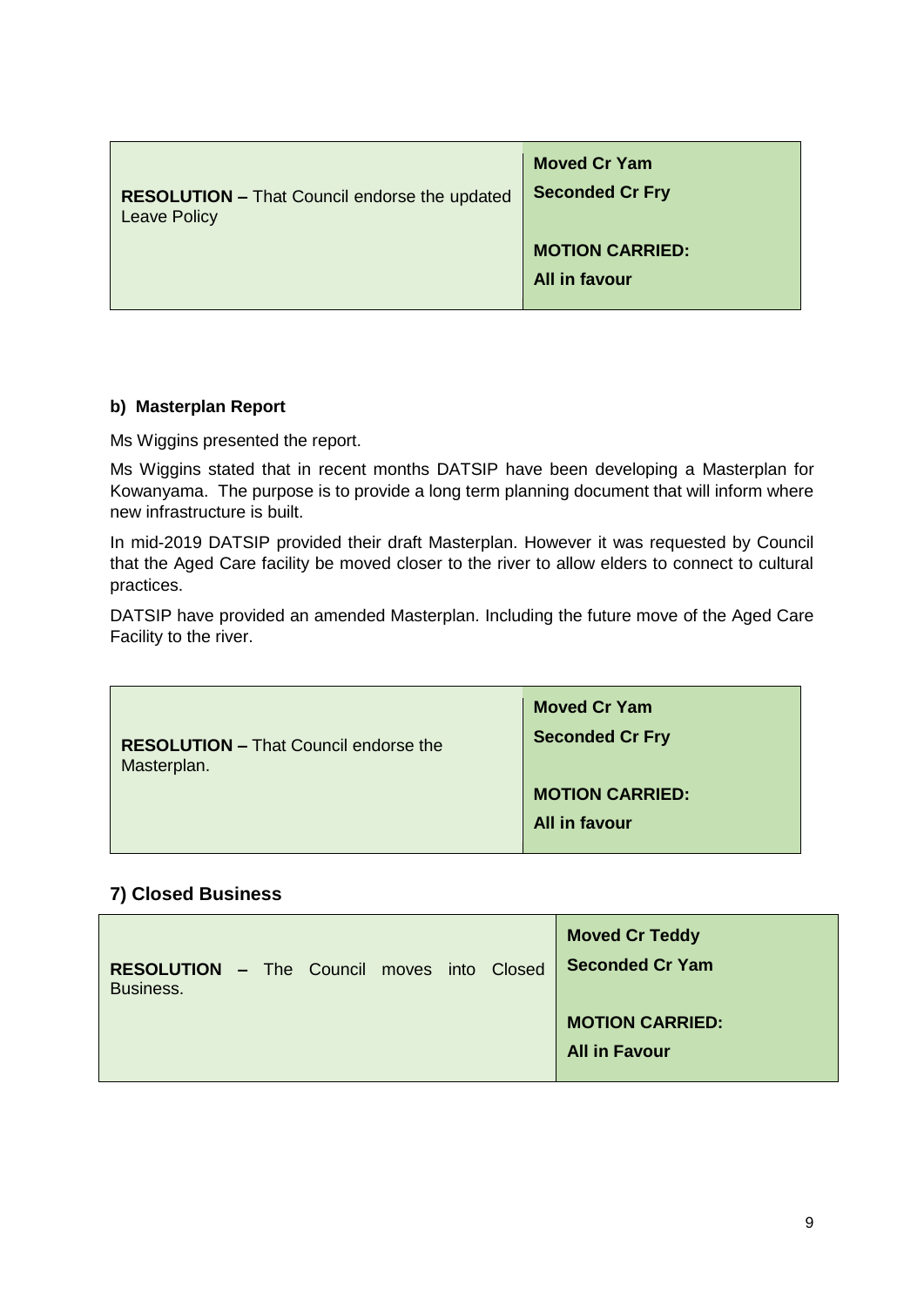| <b>RESOLUTION - The Council moves out of Closed</b> | <b>Moved Cr Yam</b>                            |
|-----------------------------------------------------|------------------------------------------------|
| Business.                                           | <b>Seconded Cr Teddy</b>                       |
|                                                     | <b>MOTION CARRIED:</b><br><b>All in Favour</b> |

# **7a) Sale Price of Social Housing (EMGO)**

| <b>RESOLUTION - That Council approves the Sale of Social</b><br>Housing Pricing methodology of $\frac{1}{4}$ of the council valuation<br>of the property, with a review to occur in September 2020. | <b>Moved Cr</b><br><b>Seconded Cr</b> |
|-----------------------------------------------------------------------------------------------------------------------------------------------------------------------------------------------------|---------------------------------------|
|                                                                                                                                                                                                     | Left the matter on the table.         |

# **Action Item**

EMGO – Council approval of the Sale of Social Housing Pricing methodology of ¼ of the council valuation of the property, with a review to occur in September 2020 will be left on the table.

# **7b) New Housing Build Allocation (EMGO)**

| <b>RESOLUTION - That Council endorse the New Housing</b> | <b>Moved Cr</b>              |
|----------------------------------------------------------|------------------------------|
| <b>Build Allocation</b>                                  | <b>Seconded Cr</b>           |
|                                                          | Left the matter on the table |

*Cr Teddy left the room at 3:15pm returned at 3:28pm*

#### **Action Item**

EMGO – Council endorsing the New Housing Build Allocation will be left on the table.

*Mr Corrie (EMWIP) entered to present his report to Council at 3.28pm – 3.32pm*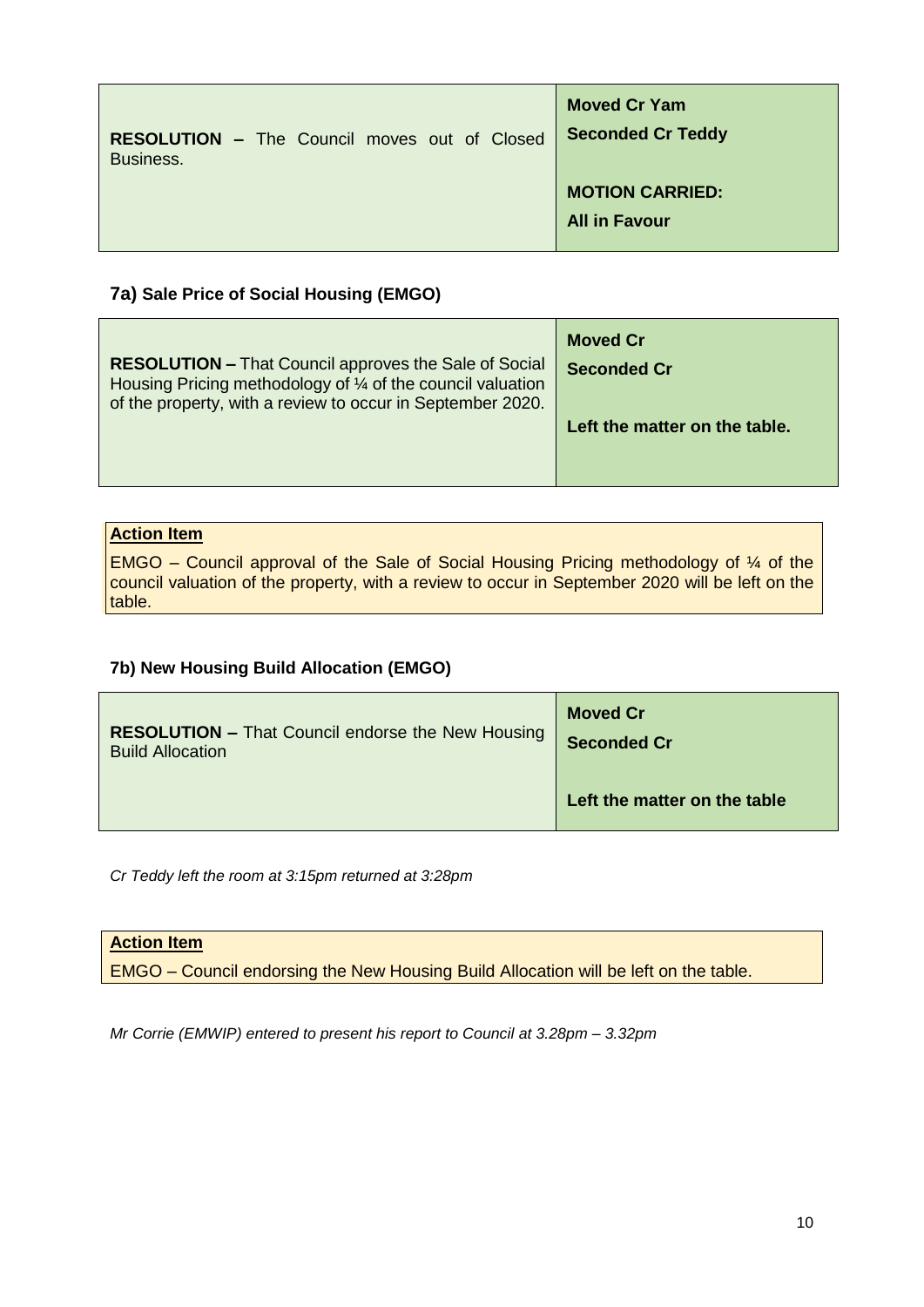| <b>RESOLUTION - That Council endorse a "Sole Supplier"</b><br>arrangement with Tropical Vet Services for the delivery of<br>scheduled Vetenarian services to the Kowanyama | <b>Moved Cr Yam</b><br><b>Seconded Cr Teddy</b> |
|----------------------------------------------------------------------------------------------------------------------------------------------------------------------------|-------------------------------------------------|
| community for the financial years of 2019/2020 and                                                                                                                         | <b>MOTION CARRIED:</b>                          |
| 2020/2021.                                                                                                                                                                 | <b>All in Favour</b>                            |

### **7d) Canteen Lease (EMGO)**

|                                                                                                                                                                                                                                                                     | <b>Moved Cr Yam</b>                            |
|---------------------------------------------------------------------------------------------------------------------------------------------------------------------------------------------------------------------------------------------------------------------|------------------------------------------------|
| <b>RESOLUTION – That the CEO and delegates meet with</b><br>Sports and Recreation Association to discuss canteen<br>lease, and that if negotiations are not successful, the CEO<br>or delegate advertise an Expression of Interest for the<br>lease of the canteen. | <b>Seconded Cr Fry</b>                         |
|                                                                                                                                                                                                                                                                     | <b>MOTION CARRIED:</b><br><b>All in Favour</b> |

# **Action Item**

That the CEO and delegates meet with Sports and Recreation Association to discuss canteen lease, and that if negotiations are not successful, the CEO or delegate advertise an Expression of Interest for the lease of the canteen.

# **7e) Tenancy Management Cultural Approval (EMGO)**

| <b>RESOLUTION - That Council endorse the suggested</b><br>change to social housing allocation as requested by the<br>Aboriginal and Torres Strait Islander Housing Unit. | <b>Moved Cr</b><br><b>Seconded Cr</b> |
|--------------------------------------------------------------------------------------------------------------------------------------------------------------------------|---------------------------------------|
|                                                                                                                                                                          | Left matter on the table              |

### **Action Item**

EMGO – To verify the wishes of the family and history in relation to the request from the Aboriginal and Torres Strait Islander Housing Unit received in August 2019.